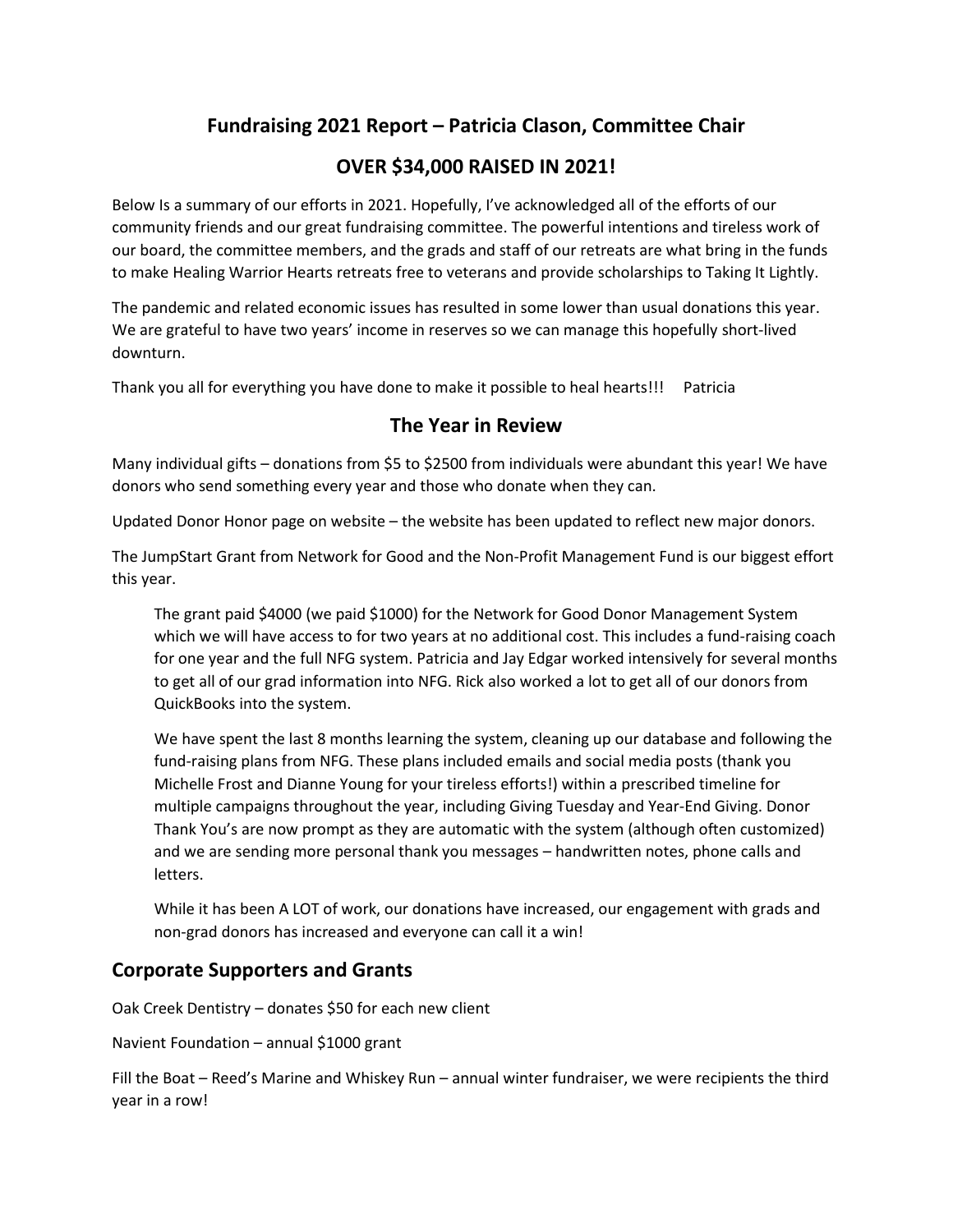Don DeCamp Scholarship Fund – Matt Zeigler matching grant – Matt is a Detroit grad and good friend of Don's who has been supporting our work with this matching grant every fall

O'Neil Cannon Hollman DeJong and Laing (law firm) made Healing Warrior Hearts the recipient of their annual Christmas donation drive - as a result of seeing our ad in the BizTimes [Giving Guide.](https://6da90b53-cf48-49db-8398-c159a22c80f3.usrfiles.com/ugd/6da90b_d313ed6381614d02a7187b47542ac3a7.pdf)

Cousins Subs gave us a grant for \$3500, enough to finance one retreat completely!

A resale shop, Lydia's Treasures, gave us a donation of \$1200 from their sales!

Altar'd State made us their charity of choice for their in-store fundraising for one month and raised \$1738 for Healing Warrior Hearts.

#### **Special Events**

Evan Olson Memorials – In honor of Sgt Evan Olson (WI National Guard), his family and friends did a Golf Outing in August to benefit Healing Warrior Hearts

Moving Wall – we had a booth at the Moving Wall, providing opportunity for those who wanted to talk about their experience of this powerful exhibit. We also received \$1021 in donations!

Charity of the Game for Milwaukee Milkmen where over \$1100 was raised in the 50/50 raffle and All Star Honda gave us \$2000!

Screening of Veterans Journey Home documentaries brought in over \$300 which was donated to Warrior Films.

Charity of the Game for MKE Power (hockey team) – raised \$316

Students at UWWhitewater did a dodgeball tournament to honor Sgt. Zachary Wasendorf (WI National Guard) and proceeds were given to Healing Warrior Hearts

## **Our ongoing efforts**

Rock-a-Flock – more active this year than ever before, it's gaining traction!! Income for 2021 \$244.70

50/50 raffles – Milwaukee Milkmen game (\$1100) and MKE Power (hockey) game (\$316)

Giving Tuesday – online, facebook fundraiser - \$1200 this year, our best ever!

Pursuing grants – applications have been made to various organizations

Spring - online sales of products (hoodies, masks, t-shirts) – 37 products launched, 67 sales since we started using Spring - \$61.11 income for 2021

## **COMING UP - Major Fundraising Events for 2022**